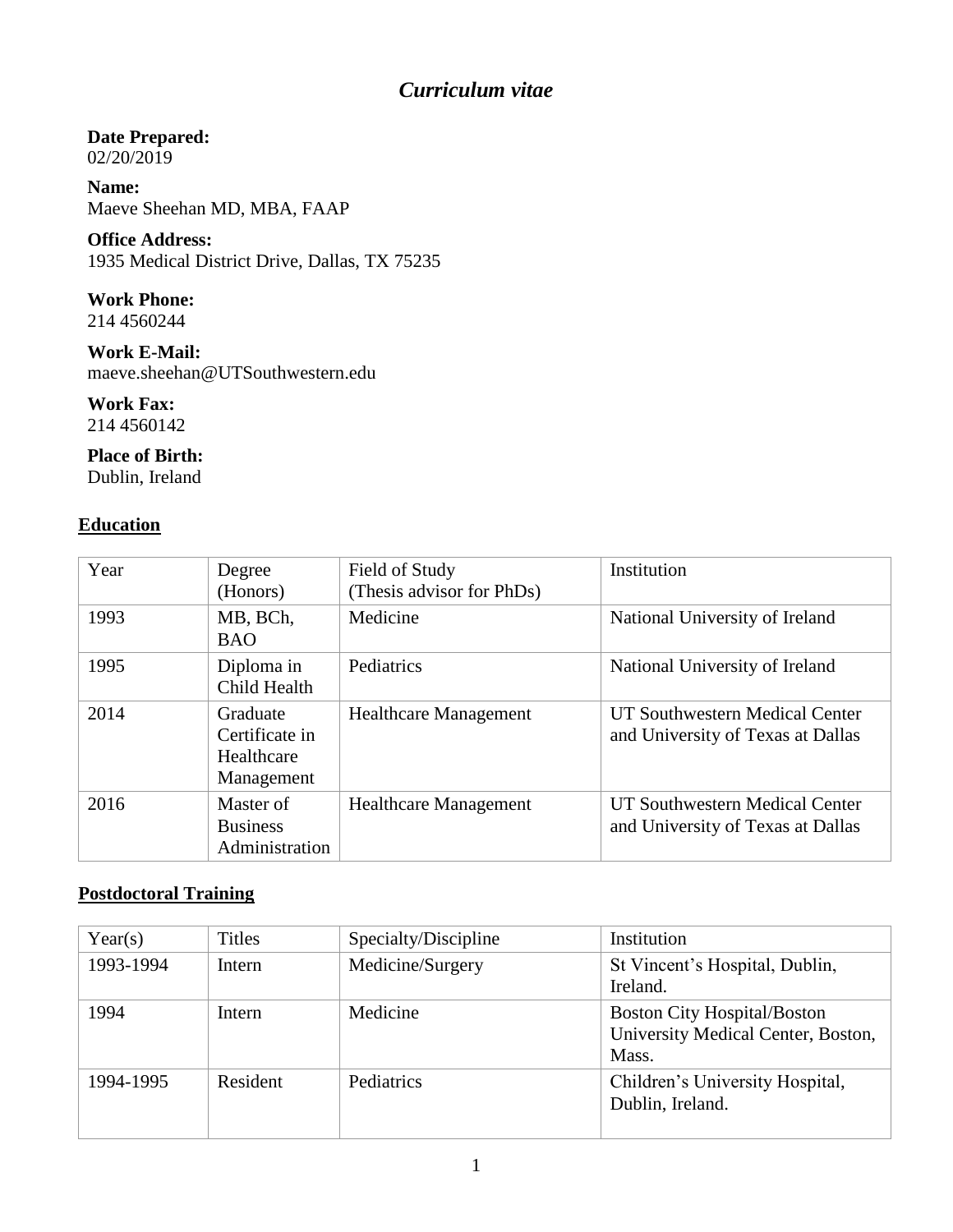| 1995-1996 | Resident   | Neonatology                          | The National Maternity Hospital,<br>Dublin, Ireland.  |
|-----------|------------|--------------------------------------|-------------------------------------------------------|
| 1996-1999 | Resident   | Pediatric and Adolescent<br>Medicine | The Cleveland Clinic Foundation,<br>Cleveland, Ohio.  |
| 1999-2002 | Fellowship | <b>Pediatric Critical Care</b>       | Cincinnati, Children's Hospital,<br>Cincinnati, Ohio. |

#### **Faculty Academic Appointments**

| Year(s)      | Academic Title             | Department | Academic Institution                                                      |
|--------------|----------------------------|------------|---------------------------------------------------------------------------|
| 2002-2009    | <b>Assistant Professor</b> | Pediatrics | The University of Texas<br>Southwestern Medical Center,<br>Dallas, Texas. |
| 2009-2017    | <b>Associate Professor</b> | Pediatrics | The University of Texas<br>Southwestern Medical Center,<br>Dallas, Texas. |
| 2017 to date | Professor                  | Pediatrics | The University of Texas<br>Southwestern Medical Center,<br>Dallas, Texas. |

### **Current Licensure and Certification**

#### **Licensure**

 Ireland 17679 (Inactive) Iowa 32234 (Expired) Ohio 74628 (Expired) Texas L5131 (Active)

#### **Board and Other Certification**

- 1995 Diploma in Child Health from the National University of Ireland
- 1999 American Board of Pediatrics (recertified 2009)
- 2004 Pediatric Critical Care (recertified 2015)
- 2005 Fellow of The American Academy of Pediatrics

#### **Honors and Awards**

| Year | Name of Honor/Award                                             | <b>Awarding Organization</b>                      |
|------|-----------------------------------------------------------------|---------------------------------------------------|
| 1992 | Mc Grath Prize in<br>Pathology                                  | St Vincent's Hospital, Dublin, Ireland.           |
| 1998 | Chief Resident in<br>Pediatrics                                 | The Cleveland Clinic Foundation, Cleveland, Ohio. |
| 2001 | Educational<br>Scholarship                                      | Society of Critical Care Medicine.                |
| 2002 | Clinical Pharmacology<br>and Pharmacy<br><b>Specialty Award</b> | Society of Critical Care Medicine.                |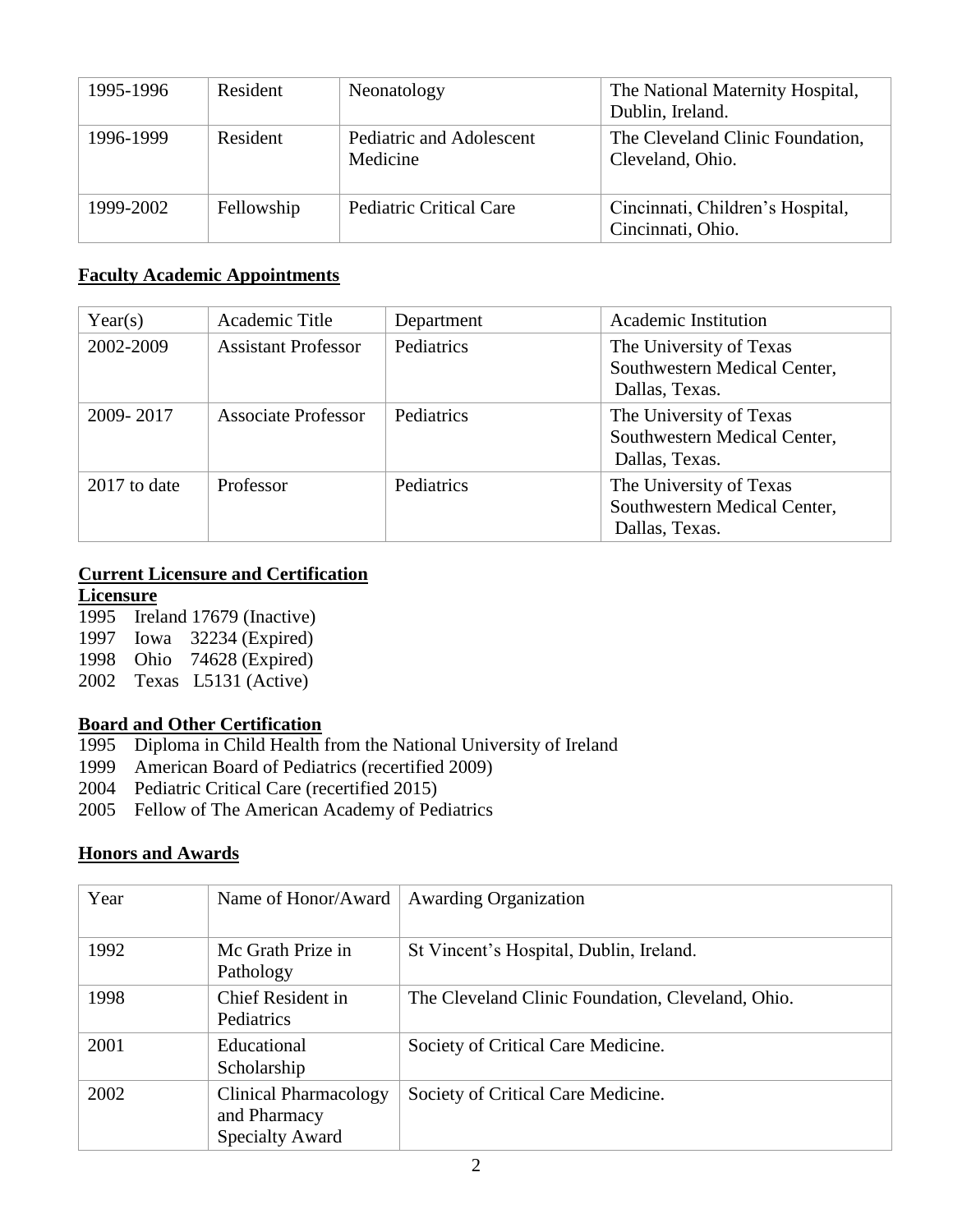| 2016 | Scholar of Distinction | The Naveen Jindal School of Management, University of |
|------|------------------------|-------------------------------------------------------|
|      |                        | Texas at Dallas.                                      |

## **Appointments at Hospitals/Affiliated Institutions**

| <b>Past</b>  |                       |                     |                                                      |
|--------------|-----------------------|---------------------|------------------------------------------------------|
| Year(s)      | <b>Position Title</b> | Department/Division | Institution                                          |
| 2000-2002    | <b>Medical Staff</b>  | Pediatrics          | Cincinnati, Children's<br>Hospital Cincinnati, Ohio. |
| Current      |                       |                     |                                                      |
| Year(s)      | <b>Position Title</b> | Department/Division | Institution                                          |
| 2002 to date | <b>Medical Staff</b>  | Pediatrics          | Children's Medical Center,<br>Dallas, Texas.         |
| 2002 to date | <b>Medical Staff</b>  | Pediatrics          | Parkland Memorial Hospital,<br>Dallas, Texas.        |

### **Major Administrative/Leadership Positions**

| Year(s)      | <b>Position Title</b>                                           | Institution                                                            |
|--------------|-----------------------------------------------------------------|------------------------------------------------------------------------|
| 2005 to date | Medical Director, Children's Transport<br><b>Services</b>       | Children's Medical Center, Dallas, Texas.                              |
| 2005 to 2010 | Medical Director, PICU Nurse<br>Practitioner practice           | Children's Medical Center, Dallas, Texas.                              |
| 2006 to date | Physician lead, the Crystal Charity Ball<br>"Signature Project" | Children's Medical Center, Dallas, Texas.                              |
| 2008 to date | Medical Director, Access Center                                 | Children's Medical Center, Dallas, Texas.                              |
| 2008         | Secretary/Treasurer of the Medical and<br><b>Dental Staff</b>   | Children's Medical Center, Dallas, Texas.                              |
| 2010         | President of the Medical and Dental Staff                       | Children's Medical Center, Dallas, Texas.                              |
| 2010         | Chair, Peer Review Committee                                    | Children's Medical Center, Dallas, Texas.                              |
| 2011         | Chair, Credentials Committee                                    | Children's Medical Center, Dallas, Texas.                              |
| 2013 to date | <b>Medical Director of Vascular Access</b><br>Team              | Children's Medical Center, Dallas, Texas.                              |
| 2014 to date | <b>Chief of Inpatient Services</b>                              | Children's Medical Center, Dallas, Texas.                              |
| 2014 to date | Physician Advisor                                               | Children's Medical Center, Dallas, Texas.                              |
| 2015 to date | <b>Associate Vice Chair for Inpatient</b><br><b>Services</b>    | The University of Texas Southwestern<br>Medical Center, Dallas, Texas. |
| 2017 to date | Board Member, UT Southwestern<br><b>Medical Group</b>           | The University of Texas Southwestern<br>Medical Center, Dallas, Texas. |
| 2017 to Date | Board Member, University Hospitals                              | The University of Texas Southwestern<br>Medical Center, Dallas, Texas. |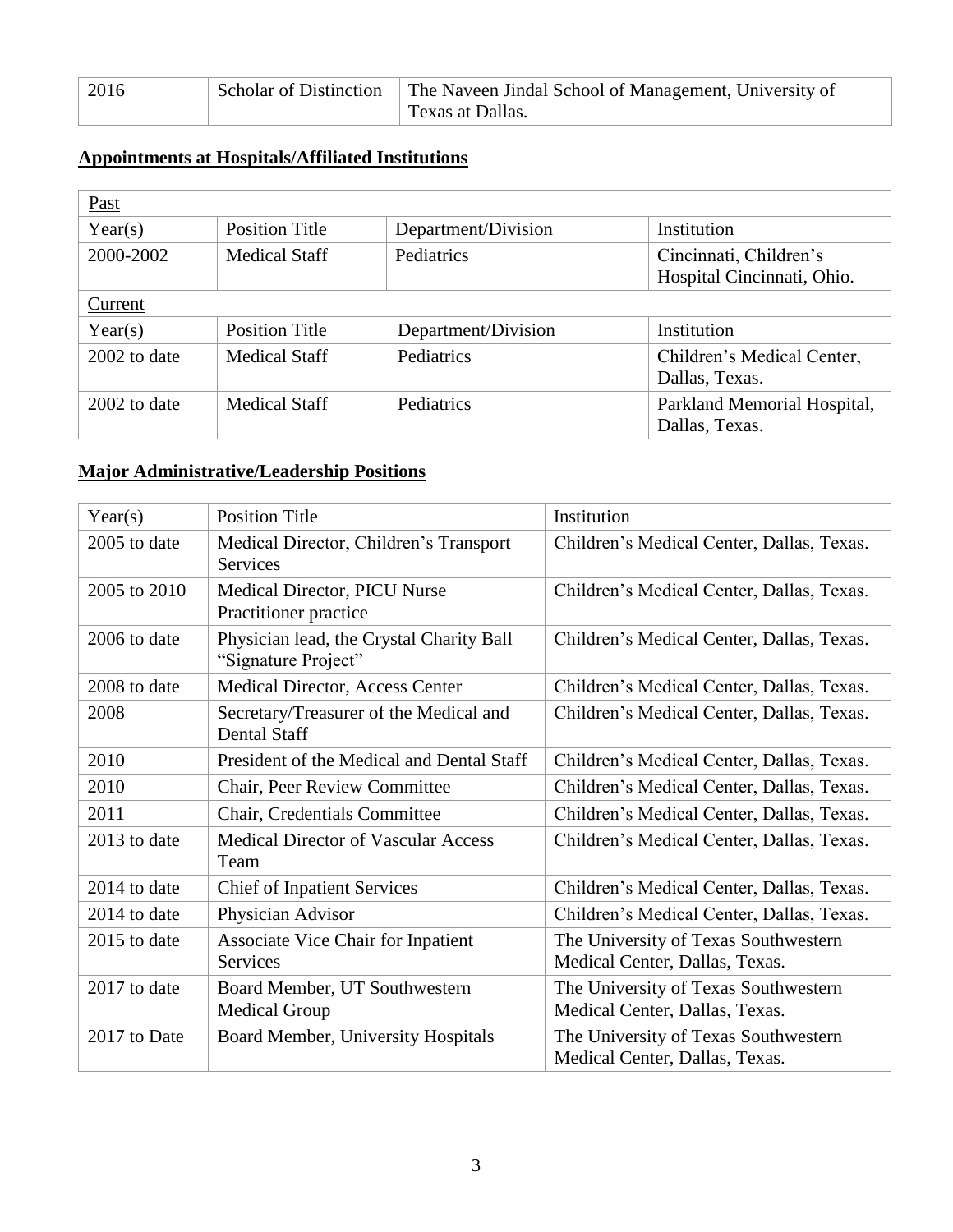## **Committee Service (***Member, unless noted otherwise)*

| Year(s)<br><b>UTSW</b> | Name of Committee                                              | Institution/Organization                                                                        |
|------------------------|----------------------------------------------------------------|-------------------------------------------------------------------------------------------------|
| 2003                   | <b>Faculty development Committee</b>                           | Department of Pediatrics, University<br>of Texas Southwestern Medical<br>Center, Dallas, Texas. |
| 2003                   | Fellowship development Committee                               | Department of Pediatrics, University<br>of Texas Southwestern Medical<br>Center, Dallas, Texas. |
| 2011                   | <b>PICU Clinical Practice Committee</b>                        | Department of Pediatrics, University<br>of Texas Southwestern Medical<br>Center, Dallas, Texas. |
| 2015 to 2016           | Pediatric Strategic Planning Committee<br>(Co-Chair group 4)   | Department of Pediatrics, University<br>of Texas Southwestern Medical<br>Center, Dallas, Texas. |
| 2016                   | <b>Voluntary Faculty Advisory Committee</b>                    | Department of Pediatrics, University<br>of Texas Southwestern Medical<br>Center, Dallas, Texas. |
| 2017 to date           | Pediatric Group Practice Committee                             | The University of Texas Southwestern<br>Medical Center, Dallas, Texas.                          |
| 2017 to date           | <b>Clinicians Advisory Committee</b>                           | The University of Texas Southwestern<br>Medical Center, Dallas, Texas.                          |
| 2017 to date           | Faculty Advisory Committee; New<br><b>Patient Care Website</b> | The University of Texas Southwestern<br>Medical Center, Dallas, Texas.                          |
| 2018 to Date           | Leaders in Clinical Excellence Awards<br>Committee (Co-Chair)  | The University of Texas Southwestern<br>Medical Center, Dallas, Texas.                          |
| Hospital               |                                                                |                                                                                                 |
| 2005 to 2012           | <b>Transfusion Committee</b>                                   | Children's Medical Center, Dallas,<br>Texas.                                                    |
| 2006 to 2008           | Human Simulator Program Steering<br>Committee                  | Children's Medical Center, Dallas,<br>Texas.                                                    |
| 2008 to date           | <b>Medical Executive Committee</b>                             | Children's Medical Center, Dallas,<br>Texas.                                                    |
| 2009 to 2014           | <b>Medical Advisory Committee</b>                              | Children's Medical Center, Dallas,<br>Texas.                                                    |
| 2010 to 2014           | Credentials Committee (Chair 2011)                             | Children's Medical Center, Dallas,<br>Texas.                                                    |
| 2010 to 2015           | Peer review Committee (Chair 2010)                             | Children's Medical Center, Dallas,<br>Texas.                                                    |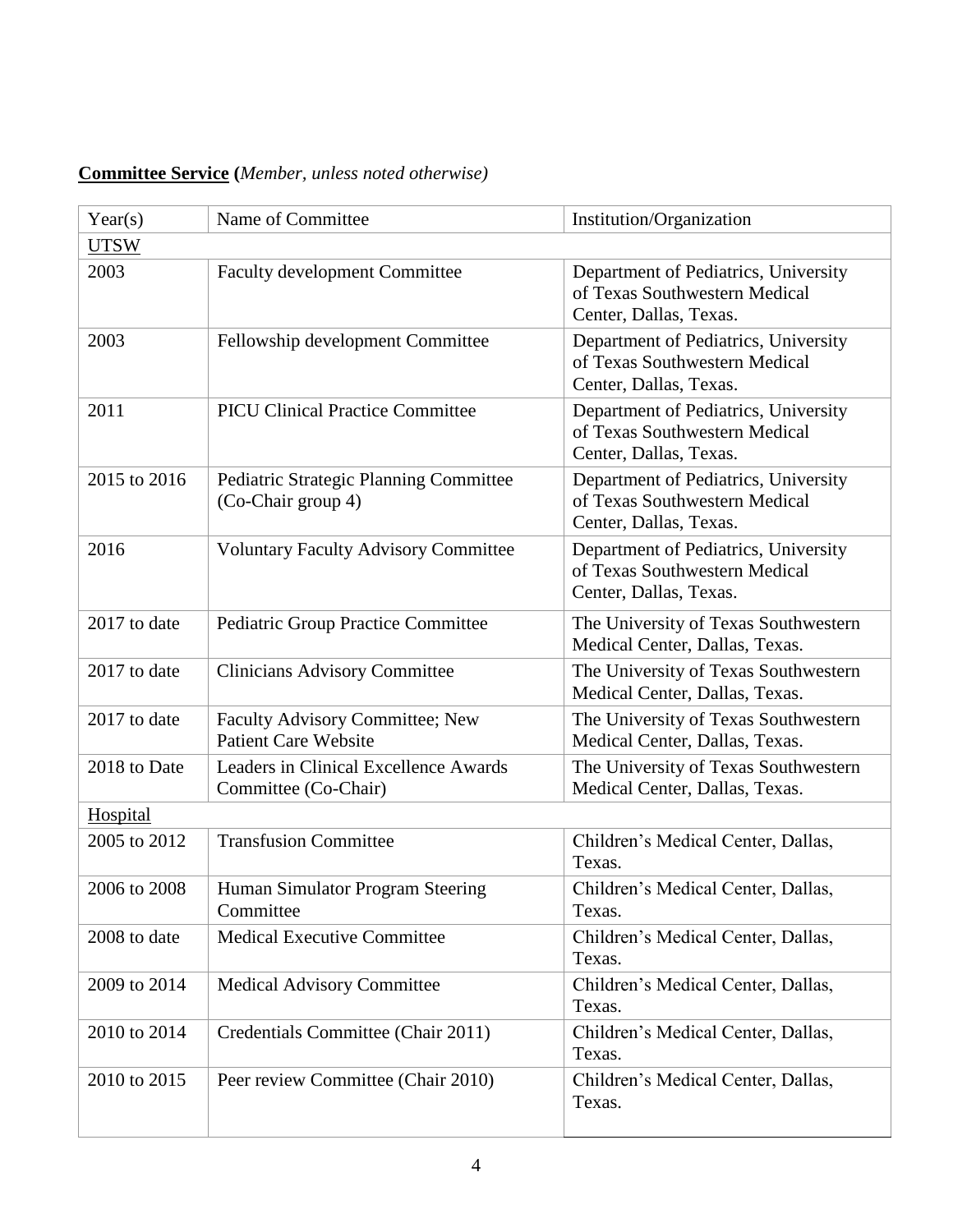| 2012 to date   | <b>Patient Transfer Committee</b>                            | Children's Medical Center, Dallas,<br>Texas.                                                             |  |
|----------------|--------------------------------------------------------------|----------------------------------------------------------------------------------------------------------|--|
| 2013 to 2016   | <b>Event Investigation Oversight Committee</b>               | Children's Medical Center, Dallas,<br>Texas.                                                             |  |
| 2013 to date   | Utilization Review Committee (Co-Chair)                      | Children's Medical Center, Dallas,<br>Texas.                                                             |  |
| 2015 to 2018   | <b>Credentials Committee</b>                                 | Children's Health, Plano, Texas.                                                                         |  |
| 2016 to date   | <b>Quality Committee</b>                                     | Children's Medical Center, Dallas,<br>Texas.                                                             |  |
| 2016 to date   | <b>Safety Committee</b>                                      | Children's Medical Center, Dallas,<br>Texas.                                                             |  |
| 2018           | <b>Inpatient Operations Governance Council</b><br>(Co-Chair) | Children's Medical Center, Dallas,<br><b>Texas and UT Southwestern Medical</b><br>Center, Dallas, Texas. |  |
| State/Regional |                                                              |                                                                                                          |  |
| 2005           | <b>Disaster Response Committee</b>                           | Southeastern Regional Pediatric Disaster<br>Response network.                                            |  |
| 2005 to date   | Emergency Medicine Committee (Co-Chair)                      | <b>Texas Pediatric Society</b>                                                                           |  |
| 2006-2010      | <b>Pediatric Committee</b>                                   | Governors EMS and<br>Trauma Advisory Council, Texas.                                                     |  |
| 2010-2014      | <b>Task Force on Mass Critical Care</b>                      | Dallas County Medical Society, Dallas,<br>Texas.                                                         |  |
| 2012-2014      | Divert Status workgroup                                      | Dallas Fort Worth Hospital Council,<br>Dallas, Texas.                                                    |  |
| 2014           | Crisis Standards of Care Committee                           | <b>Texas Department of State Health</b><br>Services.                                                     |  |
| 2016           | Sepsis Committee                                             | Dallas Fort Worth Hospital Council<br>Foundation, Dallas, Texas.                                         |  |
| 2016           | Sepsis Committee (Co-chair/Data lead)                        | Children's Hospital Association of<br>Texas.                                                             |  |
| 2016           | Sepsis Collaboration (Site Lead)                             | Children's Hospital Association (CHA).                                                                   |  |

### **Professional Societies**

| Current | American Academy of Pediatrics, Fellow.                          |
|---------|------------------------------------------------------------------|
| Current | Texas Pediatric Society (Co-chair Emergency Medicine Committee). |
| Current | Society of Critical Care Medicine.                               |
| Current | American College of Physician Advisors.                          |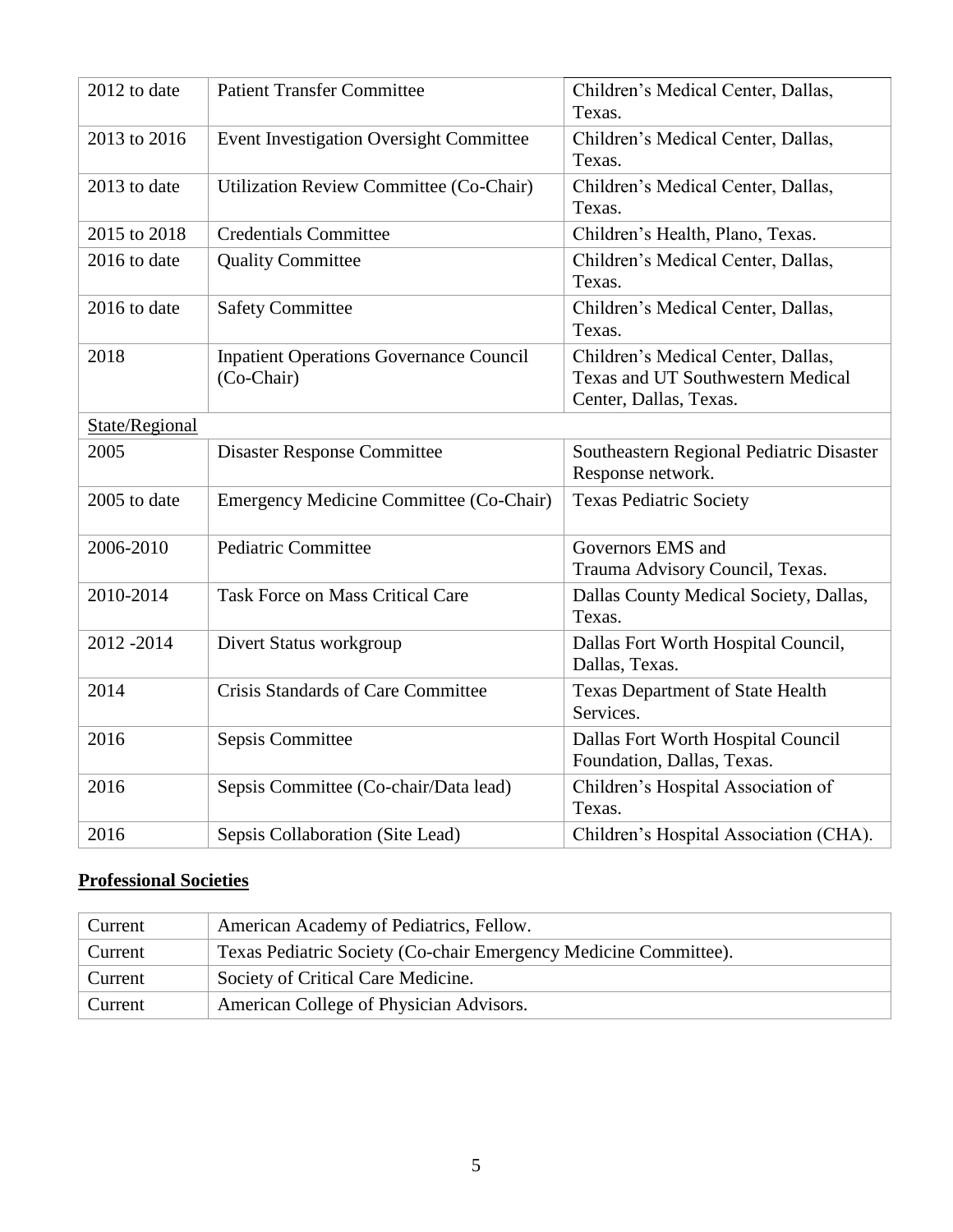## **Clinical Trials Activities**

| <b>Past</b> |                                                                                       |
|-------------|---------------------------------------------------------------------------------------|
| 2003-2005   | Investigation of the Efficacy and safety of Drotrecogin Alfa (Activated) in Pediatric |
|             | Severe Sepsis (Co-investigator).                                                      |

### **Invited Lectures**

| National       |                                                                     |                                                                                                                            |
|----------------|---------------------------------------------------------------------|----------------------------------------------------------------------------------------------------------------------------|
| 2004           | <b>Emerging Treatment Issues in Pediatric Sepsis</b>                | American College of Clinical<br>Pharmacy, Dallas, Texas.                                                                   |
| Regional/Local |                                                                     |                                                                                                                            |
| 2003           | Antibiotic Selection in the Septic ICU Patient                      | 4 <sup>th</sup> Annual PICU Conference, Dallas,<br>Texas. "Making a world of a<br>difference". May 2003. Dallas,<br>Texas. |
| 2006           | Steroid use in the ICU, a Swinging Pendulum                         | <b>Pediatric Infectious Disease</b><br>Conference. UT Southwestern<br>Medical Center, Dallas, Texas.                       |
| 2006           | What's new in Pediatrics?                                           | <b>Texas EMS Medical Directors</b><br>Conference. Galveston, Texas.                                                        |
| 2006           | <b>Pediatric Respiratory Distress</b>                               | Texas EMS Conference. Dallas,<br>Texas.                                                                                    |
| 2006           | MRSA and VRSA in the PICU                                           | 6 <sup>th</sup> Annual PICU Conference, Dallas,<br>Texas.                                                                  |
| 2007           | <b>Current Research in Pediatric Resuscitation</b>                  | Pediatric Trauma Grand Rounds.<br>Children's Medical Center, Dallas,<br>Texas.                                             |
| 2007           | Approach to Respiratory Distress in the<br><b>Pediatric Patient</b> | Midwestern State University,<br>Wichita Falls, Texas.                                                                      |
| 2007           | Pediatric Resuscitation, from the Office to the<br>ICU              | Department of Pediatrics, Grand<br>Rounds, Children's Medical Center,<br>Dallas, Texas.                                    |
| 2007           | <b>Essentials of Pediatric Resuscitation</b>                        | Texas EMS Conference, Houston,<br>Texas.                                                                                   |
| 2007           | Pediatric Stroke                                                    | Texas EMS Conference, Houston,<br>Texas.                                                                                   |
| 2008           | <b>Pediatric Respiratory Emergencies</b>                            | Pediatric Education for Prehospital<br>Providers, Dallas, Texas.                                                           |
| 2008           | Initial Management of Pediatric Head Injury                         | Texas EMS Conference, Fort Worth,<br>Texas.                                                                                |
| 2009           | <b>Ethical Decision-Making in Disasters</b>                         | Ethics Forum, Dallas, Texas.                                                                                               |
| 2010           | Pediatric Septic Shock in the Emergency<br>Department               | <b>Pediatric Emergency Services</b><br>Network Annual Conference, Dallas,<br>Texas.                                        |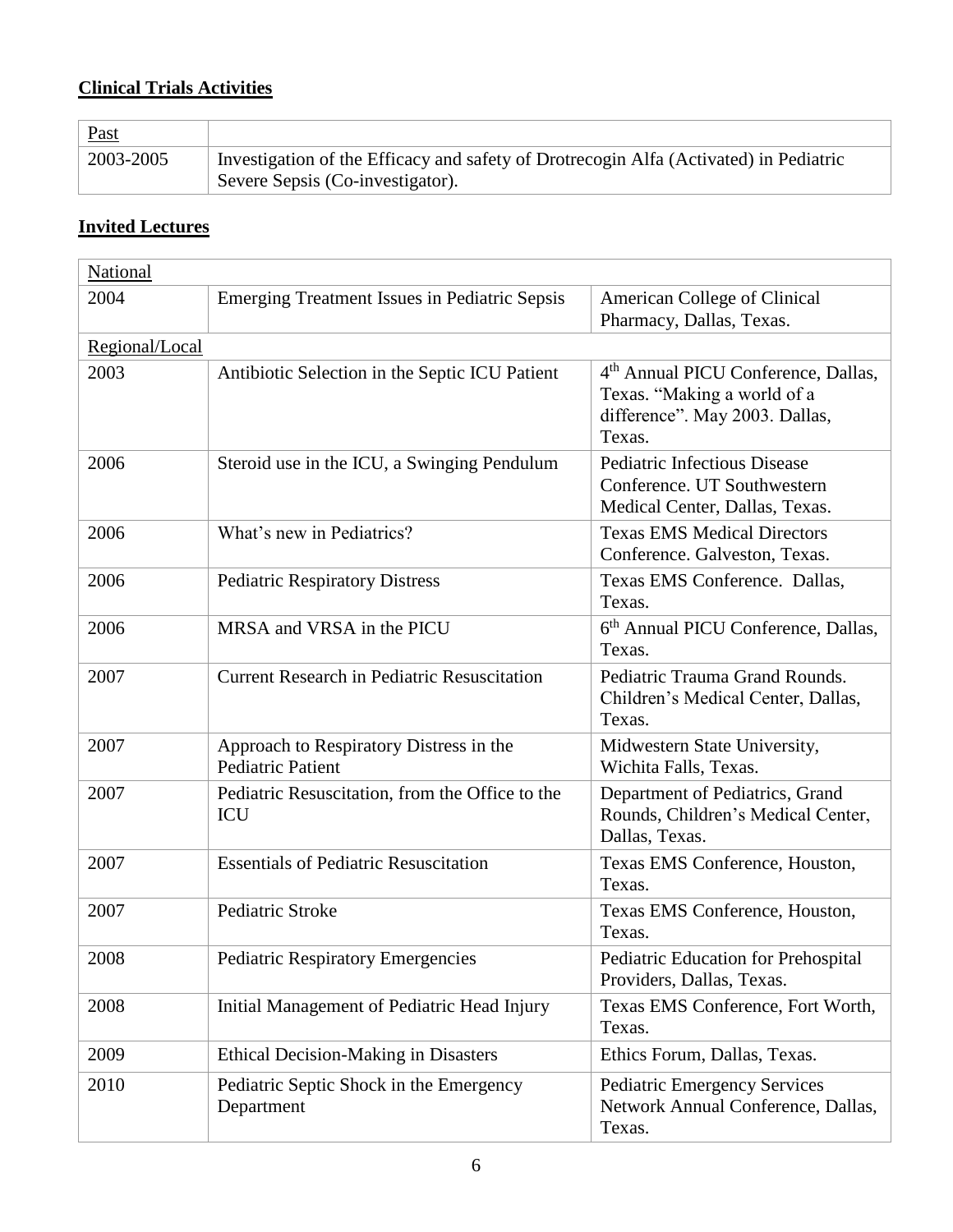| 2011 | Pediatric Septic Shock in the Emergency Room                                   | <b>Pediatric Emergency Services</b><br>Network Annual Conference, Dallas,<br>Texas.                                                                                             |
|------|--------------------------------------------------------------------------------|---------------------------------------------------------------------------------------------------------------------------------------------------------------------------------|
| 2012 | Out of Hospital CPR                                                            | 44 <sup>th</sup> Annual Kenneth C. Haltin<br>Conference, Pediatrics for the<br>Practitioner, Dallas, Texas.                                                                     |
| 2013 | Patient Throughput, the Role of a<br>Multidisciplinary Access Center Model     | <b>Administrative Supervisor</b><br>Conference, Dallas, Texas.                                                                                                                  |
| 2013 | Updates in Management of Sepsis in Pediatric<br>Patients                       | <b>Pediatric Emergency Services</b><br>Network Annual Conference, Dallas,<br>Texas.                                                                                             |
| 2014 | Ebola in Dallas, Preparation for Pediatrics                                    | "All those who manage", Children's<br>Health, Dallas, Texas.                                                                                                                    |
| 2015 | "Dirty Jobs" Ebola                                                             | <b>Administrative Supervisor</b><br>Conference, Dallas, Texas.                                                                                                                  |
| 2016 | Beating the Odds of Sepsis-Pediatric<br>Guidelines                             | DFW Hospital Council Foundation,<br>Arlington, Texas.                                                                                                                           |
| 2017 | Beating the Odds of Sepsis-Pediatric<br>Guidelines                             | Methodist Hospital, Dallas, Texas.                                                                                                                                              |
| 2017 | Early Recognition and Management of Pediatric<br>Sepsis: A National Initiative | <b>Pediatric Emergency Services</b><br>Network Annual Conference, Dallas,<br>Texas.                                                                                             |
| 2018 | Disaster Preparedness in the Modern Healthcare<br>Environment                  | <b>Transfusion and Laboratory</b><br>Medicine Conference, Dallas, Texas.                                                                                                        |
| 2018 | "Man Overboard" Transfer Dilemmas in<br>Today's Healthcare Environment.        | Nursing Leadership Conference,<br>Plano, Texas.                                                                                                                                 |
| 2018 | Disaster Preparedness in the Modern Healthcare<br>Environment                  | HDDR 6382-The New Role of the<br>Health Care Leader: Managing<br>Change, Culture, and Conflict. SMU<br>Center for Dispute Resolution and<br>Conflict Management, Dallas, Texas. |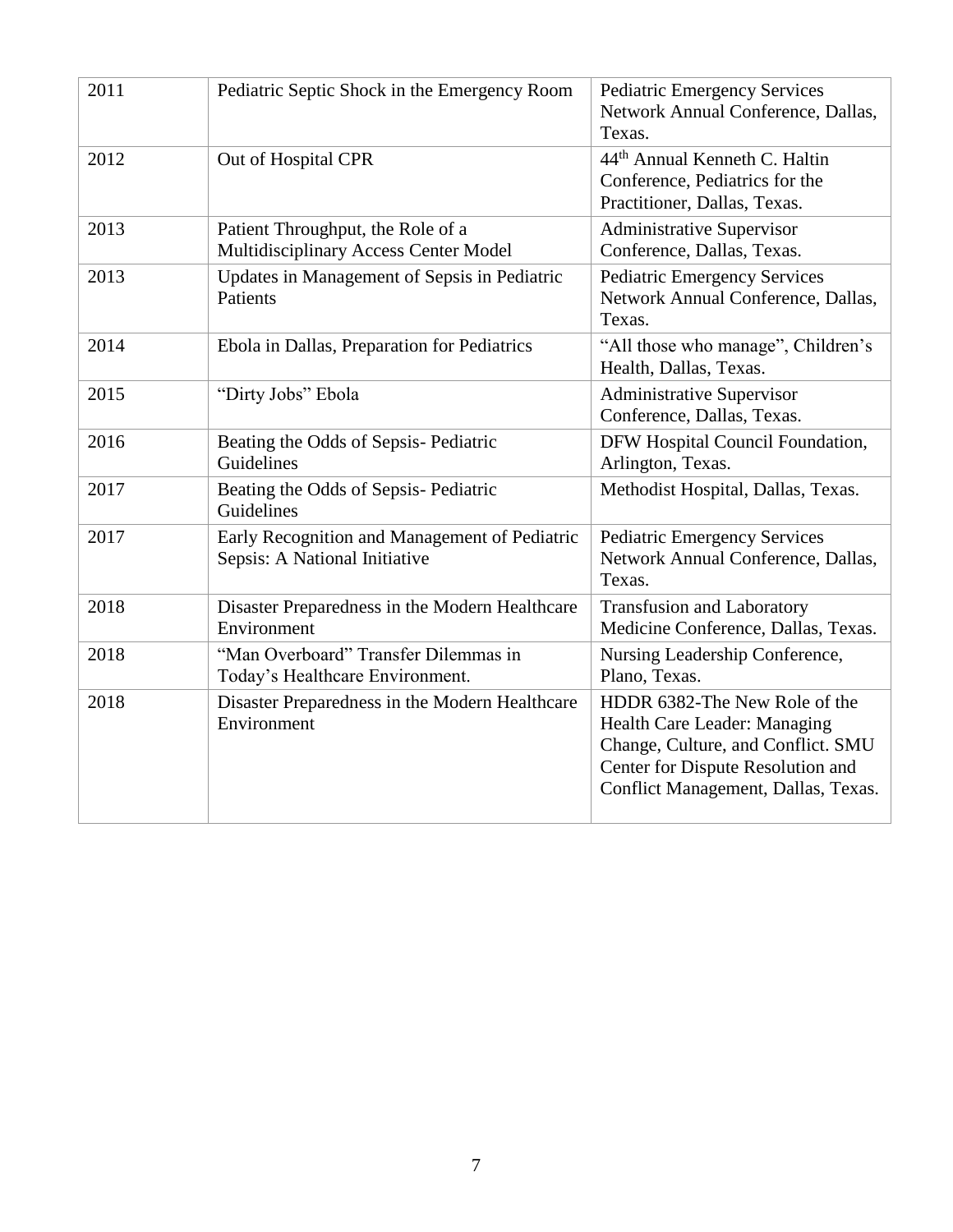## **Service to the Community**

| Year(s)      | Role                                                                                                                                                                       | Organization or institution                                                |
|--------------|----------------------------------------------------------------------------------------------------------------------------------------------------------------------------|----------------------------------------------------------------------------|
|              |                                                                                                                                                                            |                                                                            |
| 2006 to date | Physician lead of the "Signature Project"<br>Crystal Charity Ball funded project to improve<br>pediatric care through community provider<br>education. (Multiyear)         | Children's Health and UT<br>Southwestern Medical Center,<br>Dallas, Texas. |
| 2010 to 2014 | Task force member involved in development of<br>guidelines for management of critical care<br>patients during a major disaster situation.                                  | Dallas County Medical Society,<br>Dallas, Texas.                           |
| 2014         | Crisis Standards of Care panel member tasked<br>with developing state guidelines or<br>recommendations for standard of care decision-<br>making during statewide disasters | <b>Texas Department of State Health</b><br>Services, Austin, Texas.        |
| 2014 to date | <b>Pastoral Care Advisory Committee</b>                                                                                                                                    | Children's Medical Center, Dallas,<br>Texas.                               |

#### **Bibliography**

## **Peer-Reviewed Publications**

Original Research Articles

| 1. | M. Sheehan, H. R. Wong, P. W. Hake, Vivek Malhotra, Michael O' Connor and B. Zingarelli.<br>Parthenolide, an inhibitor of the nuclear factor-KB pathway, ameliorates cardiovascular<br>derangement and outcome in endotoxic shock in rodents. Mol Pharmacol 61:953-63, 2002                                                                                                 |
|----|-----------------------------------------------------------------------------------------------------------------------------------------------------------------------------------------------------------------------------------------------------------------------------------------------------------------------------------------------------------------------------|
| 2. | M. Sheehan, H. R. Wong, P. W. Hake, B. Zingarelli. Protective effects of isohelenin, an<br>inhibitor of nuclear factor-KB, in endotoxic shock in rats. Journal of Endotoxin Research, 8:<br>99-107, 2002                                                                                                                                                                    |
| 3. | B. Zingarelli, M. Sheehan, H. R. Wong. Nuclear factor-KB as a therapeutic target in critical<br>care medicine. Crit Care Med 2003 Vol. 31, No. 1 (Suppl.)                                                                                                                                                                                                                   |
| 4. | M. Sheehan, H. R. Wong, P. W. Hake, B. Zingarelli. Parthenolide improves systemic<br>hemodynamics and decreases tissue leukosequestration in rats with polymycrobial sepsis. Crit<br>Care Med 2003 Vol. 31, No. 9                                                                                                                                                           |
| 5. | B. Zingarelli, M. Sheehan, P. W. Hake, M. O' Connor, A. Denenberg, J. Cook. Perixosome<br>proliferators activator receptor- $\gamma$ ligands, 15-deoxy- $\Delta^{12, 14}$ - prostaglandin J <sub>2</sub> and ciglitizone,<br>reduce systemic inflammation in polymicrobial sepsis by modulation of signal transduction<br>pathways. J Immunol. 2003 Dec 15;171(12):6827-37. |
| 6. | Vineeta Mittal, Cindy Darnell, Brian Walsh, Amit Mehta, Mohamed Badawy, Rustin Morse,<br>Rodica Pop, Jerithea Tidwell, Maeve Sheehan, Sandra McDermott, Carolyn Cannon, Jeffrey<br>Kahn. Inpatient Bronchiolitis Guideline Implementation and Resource Utilization. Pediatrics<br>2014, Vol. 133, No. 3                                                                     |
| 7. | Stockwell DC, Thomas T, Fieldston ES, Hall M, Czaja AS, Stalets EL, Biehler J, Sheehan M,<br>Foglia D, PhD, Byrd S, McClead, RE. Using Length of Stay to Understand Patient Flow for<br>Acute and Critically Ill Pediatric Hospitalized Patients. Pediatric Quality & Safety 2017, DOI:<br>10.1097/pq9.0000000000000050                                                     |